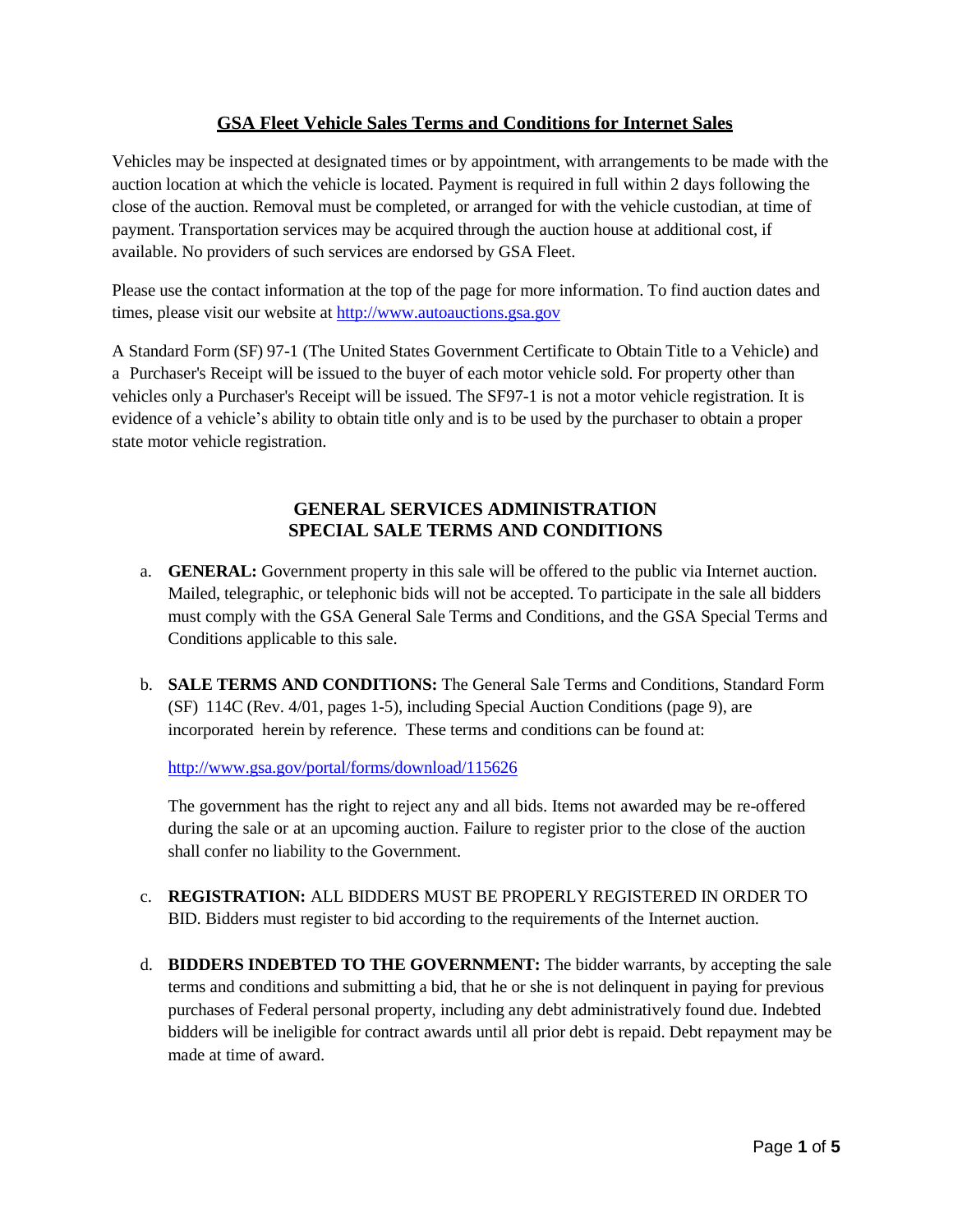- e. **REVOCATION OF AWARD:** "The bidder (offeror) warrants that he/she is not delinquent in the payment of any debt due the United States resulting from a prior purchase of surplus personal property. In the event the Government determines after award that the bidder has breached this warranty, the Government shall have the right to annul the contract without liability."
- f. **FORMS OF PAYMENT:** Condition No. 4 of SF-114C is deleted and the following applies: Payment is required as prescribed in the special terms and conditions available for each sale. Cash payments shall be in U.S. currency. Other acceptable forms of payment may include credit/debit cards, cashier's check, credit union cashier's check issued by a Federal or State chartered credit union, traveler's check, postal or commercial money order, and properly endorsed Federal, State, or local government checks. Personal or company checks may be accepted as payment. It is necessary to verify their acceptance with the auction location prior to bidding. A personal or company check will only be accepted when accompanied by a bank letter guaranteeing payment. This letter must state that the bank will guarantee the check for a specific amount for a period of 30 days after the sale date, and that it covers the purchase of U.S. Government property only. Checks and forms of payment other than cash must be made payable to the auction facility.

MasterCard, VISA, American Express, Discover credit cards will be accepted. Debit cards will be accepted only with the backing of a major credit card company. Acceptance of credit cards is subject to verification and approval by the issuing bank.

# **FULL PAYMENT IS DUE AT THE AUCTION HOUSE NO LATER THAN TWO (2) BUSINESS DAYS FOLLOWING THE CLOSE OF THE AUCTION.**

- g. **REMOVAL OF PROPERTY:** All property must be removed, or removal arrangements made with the vehicle custodian, at time of payment. Should the successful buyer elect to have property removed by someone other than him/herself, a notarized document must be provided to the auction facility identifying the individual authorized to remove that item. Failure to remove property within fifteen (15) calendar days after purchase may constitute a default of your bid.
- h. **DESCRIPTION WARRANTY:** Condition No. 2 of SF-114C is deleted and the following applies: The Government warrants to the original purchaser that the property listed in the invitation for bids will conform to its description. If a misdescription is determined before removal of the property, the Government will keep the property and refund any money paid. If a misdescription is determined after removal, the Government will refund any money paid if the purchaser takes the property at his or her expense to a location specified by the Contracting Officer. No refund will be made unless the purchaser submits a written notice to the Contracting Officer within 15 calendar days of the date of removal that the property is misdescribed and maintains the property in the same condition as when removed. After the property has been removed, no refund will be made for shortages of property sold by the "LOT." This warranty is in place of all other guarantees and warranties, expressed or implied. The Government does not warrant the merchantability of the property or its fitness for any use or purpose. The amount of recovery under this provision is limited to the purchase price of the misdescribed property. The purchaser is not entitled to any payment for loss of profit or any other money damages, special, direct, indirect, or consequential.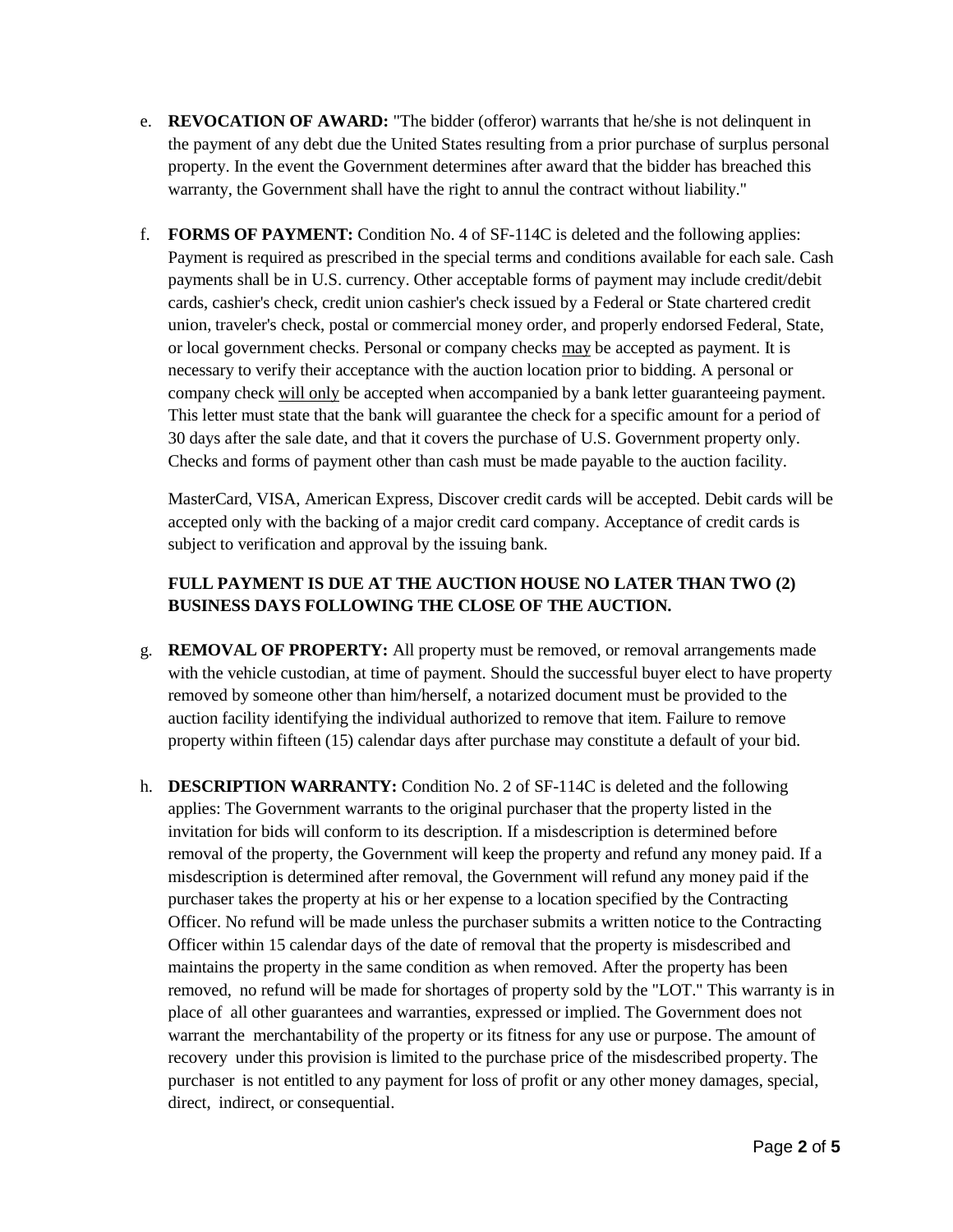i. **DEFAULT:** You are cautioned to bid only on those items you are prepared to pay for and remove in accordance with the terms and conditions of the sale. All items awarded to you as the high bidder are contractually yours and must be paid for and removed within the time period specified under the special terms and conditions for each sale. Failure to do so could result in termination of the contract and the bidder may also be subject to paying liquidated damages. It is the responsibility of the bidder to be cognizant of which vehicle they are bidding on. Bidding on the incorrect vehicle does not constitute grounds to be released from the award of that vehicle. Clause Number 9 of the SF 114C has been deleted and replaced with this default clause. This language serves to change the minimum amount for liquidated damages to \$325 as stated below: "The purchaser agrees that in the event he fails to pay for the property or remove the same within the prescribed period of time, the government at its election and upon notice of default shall be entitled to retain (or collect) as liquidated damages a sum equal to \$325 per instance."

In the event the purchaser fails to perform contractual obligations (payment and removal) as specified in this document, the following action applies: The purchaser will automatically be placed in default. "THIS IS YOUR OFFICIAL NOTICE OF DEFAULT". This default must be cured in accordance with the Payment and Removal clauses contained in the sale catalog. Upon the purchaser's failure to cure such default within that period, the purchaser shall lose all right, title, and interest which he or she might otherwise have acquired in and to such property as to which a default has occurred.

The purchaser agrees that in the event he or she fails to pay for the property or remove the same within the prescribed period(s) of time, the Government shall be entitled to retain (or collect) as liquidated damages the sum as denoted above. In the event multiple lots were purchased, this default amount will apply to EACH and EVERY lot for which a default has been recorded. **GSA DOES NOT GRANT EXTENSIONS OF TIME FOR PAYMENT AND REMOVAL.**

CONTRACT DISPUTES ACT of 1978 (Pub. Law 95-563) as amended to include the Administrative Dispute Resolution Act (enacted Nov. 15, 1990 (Pub. L. 101-552) applies to this sale. Contracts resulting from this sale are subject to the Contract Disputes Act of 1978, as amended (41 U.S.C. 601-613). Except as provided in the Act, all disputes arising under or relating to the sale shall be resolved under this clause. As used herein, "claim" means a written demand or assertion by one or more parties seeking, as a legal right, the payment of money, adjustment or interpretation of contract terms, or other relief arising under or relating to the contract. A claim must be reduced to writing and submitted to the assigned Contracting Officer for decision. A claim by the Government against the purchaser shall be subject to a decision by the Contracting Officer.

#### <http://www.gpo.gov/fdsys/pkg/STATUTE-92/pdf/STATUTE-92-Pg2383.pdf>

**Any/All claims arising out of this sale must be addressed in writing to the Sales Contracting Officer within fifteen calendar (15) days following the close of the auction.**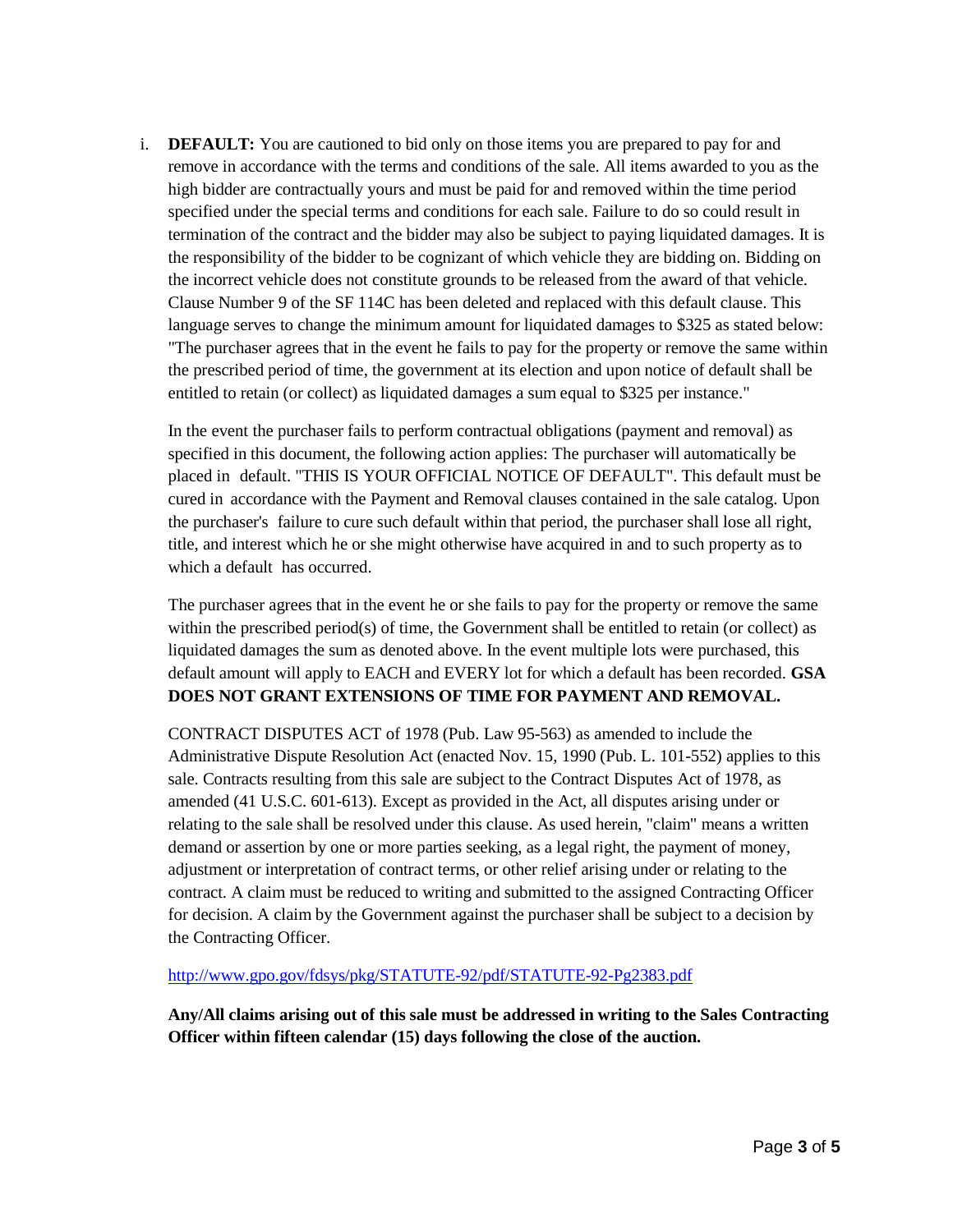- **j. EXCHANGE SALE:** This property is being offered in accordance with the exchange/sale provisions of Section 201 of the Federal Property and Administrative Services Act of 1949 Stat. 384 as amended (40 U.S.C. 481c).
- k. **STATE SALES AND/OR USE TAX:** Purchasers of Federal personal property may be subject to payment of State sales and/or use tax. The U.S. Government is not responsible for collection of State taxes. Purchasers may obtain information from a State tax office. Sales and/or use tax officials are permitted to examine records of Federal personal property sales to determine tax liability.
- l. **PUBLIC LAW:** In accordance with Public Law No. 104-134, Section 31001, the Debt Collection Act of 1996, Tax Identification Number (TIN) must be provided by anyone conducting business with the Federal Government, from which a debt to the government may arise. Bid(s) will not be considered for award if the TIN is not provided. A TIN is defined as an individual's Social Security Number (SSN) or a business entity's Employer Identification Number (EIN).

**In accordance with the Privacy Act (5 U.S.C. 552a) the following notice is provided**: The information requested is collected pursuant to section 31001 of the Debt Collection Improvement Act of 1996 (Pub. L. 104-134) for the purposes of collecting and reporting on any delinquent amounts arising under or relating to any contract awarded to you as a result of this sale. The information collected is mandatory. Failure to provide the information prior to contract award will result in rejection of your bid or offer. Routine uses which may be made of the collected information are as follows: The Debt Collection Improvement Act of 1996 (Pub. L. 104-134) can be located at:<http://www.gpo.gov/fdsys/pkg/PLAW-104publ134/pdf/PLAW-104publ134.pdf>

m. **PURCHASE OF GOVERNMENT PROPERTY:** To the extent not prohibited by the regulations of an executive agency, an employee of such agency (either as a civilian or as a member of the Armed Forces of the United States, including the U.S. Coast Guard on active duty), may be allowed to purchase Government personal property. The term "employee" as used in this statement includes an agent or immediate member of the household of the employee.

GSA employees, contract auction house employees, any subcontractor or their employees, or members of their immediate households may not purchase or act as an agent or representative for any other party in the purchase of, either directly or indirectly, Government vehicles sold at an auction conducted by the contractor. Any entity in which the contractor has any financial interest shall not be allowed to purchase, either directly or indirectly, Government vehicles sold at contract auction.

n. **ALTERNATIVE FUEL VEHICLES:** These vehicles may have special requirements. Please refer to the owner's manual for specific information or consult with the appropriate manufacturer or dealer.